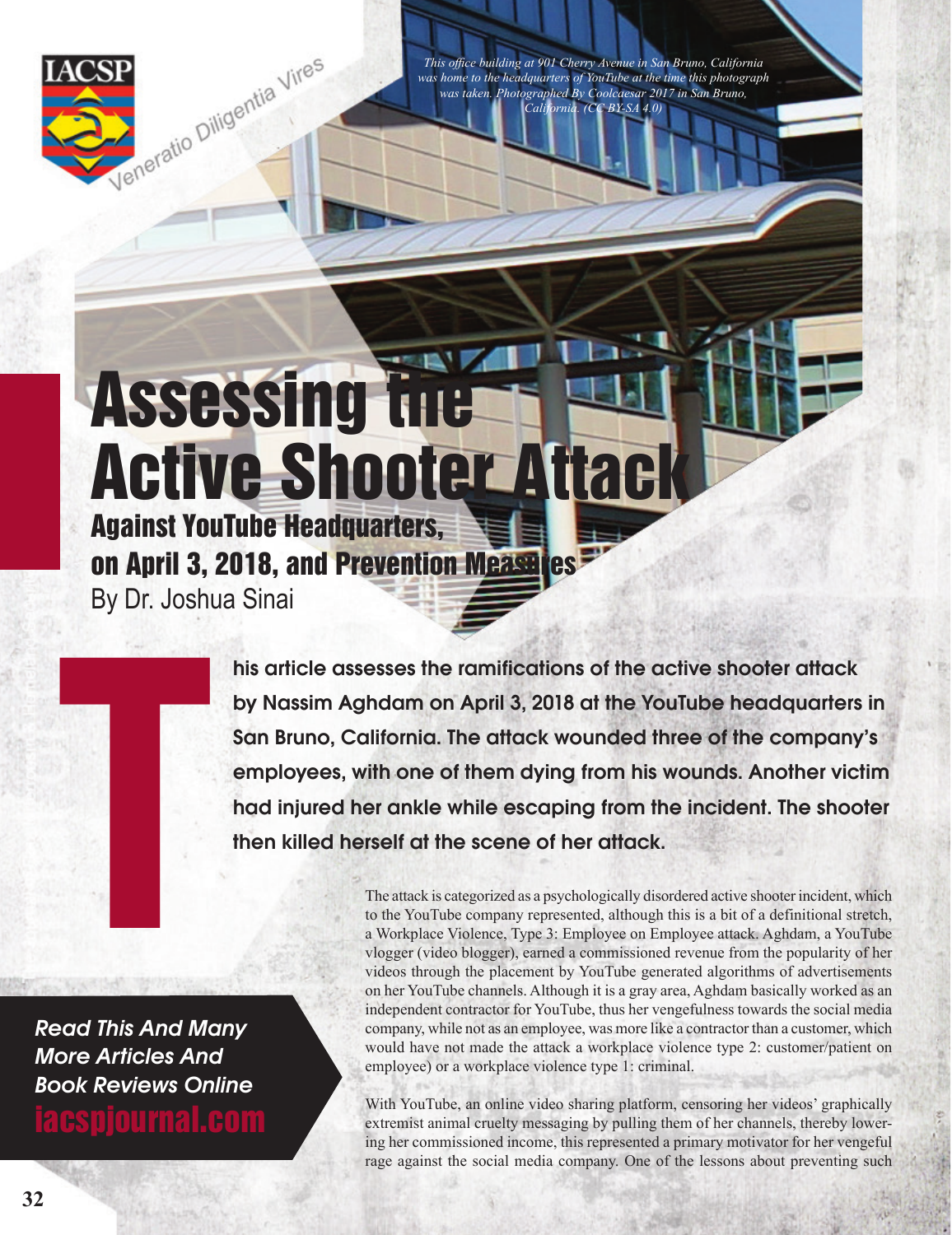attacks is that although Aghdam's family had reported her proclivity to violence in the days leading up to her attack, they were not triaged appropriately by law enforcement throughout the state of California in a sufficiently effective manner for preemptive prevention. Also, as a social media corporation that features lots of extremist videos on its website, although it has attempted to contain them, YouTube should have instituted a more effective company-wide threat assessment monitoring program, especially one that covered social media postings, to triage such threats for successful preemption. These issues are discussed in the article's final section.

To examine the shooter's trajectory into violence to carry out such a suicidal attack, this article utilizes a triggering, planning, preparation, targeting, and executing (TPPTE) phases methodology to map Aghdam's vengeful motivation and the steps she took to carry out the attack.

# Triggering Phase

The triggering phase consists of traumatic events, such as especially traumatic personal, ideological or professional crises, that especially aggrieve an assailant into contemplating taking violent revenge against their perceived target.

In Aghdam's case, her sense of aggrievement was personal, ideological and professional. She was born on April 5, 1979 in Urmia, Iran. She immigrated with her family to the United States in 1996, at age 16. At the time of the shooting, now aged 38, she lived with her grandmother in Riverside County, outside San Diego, California. She was a member of the Baha'i faith, and regarded veganism as part of her religion. She became a vegan and animal rights activist and a health fitness personality, posting her graphic animal abuse videos, which also included vegan cooking tutorials, on her YouTube channels in English, Farsi and Turkish. Her videos were especially popular on Iranian social media channels. As an extremist vegan and animal rights activist, she also engaged in street protests with the People for the Ethical Treatment of Animals (PETA), considered an extremist movement, including on controversies such as the use of pigs in United States Marine Corps training procedures for victims of trauma.

She was a member of the Baha'i faith, and regarded veganism as part of her religion. She became a vegan and animal rights activist and a health fitness personality, posting her graphic animal abuse videos, which also included vegan cooking tutorials, on her YouTube channels in English, Farsi and Turkish. Her videos were especially popular on Iranian social media channels.

In her personal life, Aghdam was considered a social loner and had never married. The ideological and professional triggers behind her attack were her anger at the perceived discrimination by YouTube towards her channels by censoring their content. She became so upset that she ranted online, writing on her website that "Youtube filtered my channels to keep them from getting views!" resulting in the company's demonetizing the content from most of her videos from advertising revenues.

## Planning Phase

With the consolidation of the triggers for her attack, the planning phase consisted of deciding to use a weapon, in this case, a firearm, to attack YouTube's headquarters, the target of her vengeful aggrievement.

## Preparation Phase

The preparation phase consists of funding the acquisition of a weapon for the attack, training in its use, and deciding on the tactics for the attack. Accordingly, on January 2, 2018 Aghdam purchased and registered a 9 mm Smith & Wesson semiautomatic pistol from "The Gun Range" store, about 22 miles from her San Diego home. She picked up her registered pistol on January 16, following a mandatory 10-day waiting period. As part of this phase she trained to fire the weapon at a local firing range.

# Targeting Phase

In this phase, the attacker selects the date for the attack against the target, including the logistics for arriving at the target. In this case, Aghdam drove her car on April 1 or April 2 (the exact date is not certain) for 470 miles from her home in Riverside County to the YouTube headquarters in San Bruno. It is reported that on April 2 she visited You-Tube's campus where she asked employees for directions to the main office, and was directed to the front desk where she inquired about employment opportunities. She spent the night of April 2 sleeping in her car at a Walmart parking lot in Mountain View, some 25 miles south of YouTube's campus, but 3 miles from Google's headquarters in Mountain View (it is reported that she had in her possession directions to Google's headquarters, with Google YouTube's parent company). At 1:40 am, police officers found Aghdam sleeping in her car at the